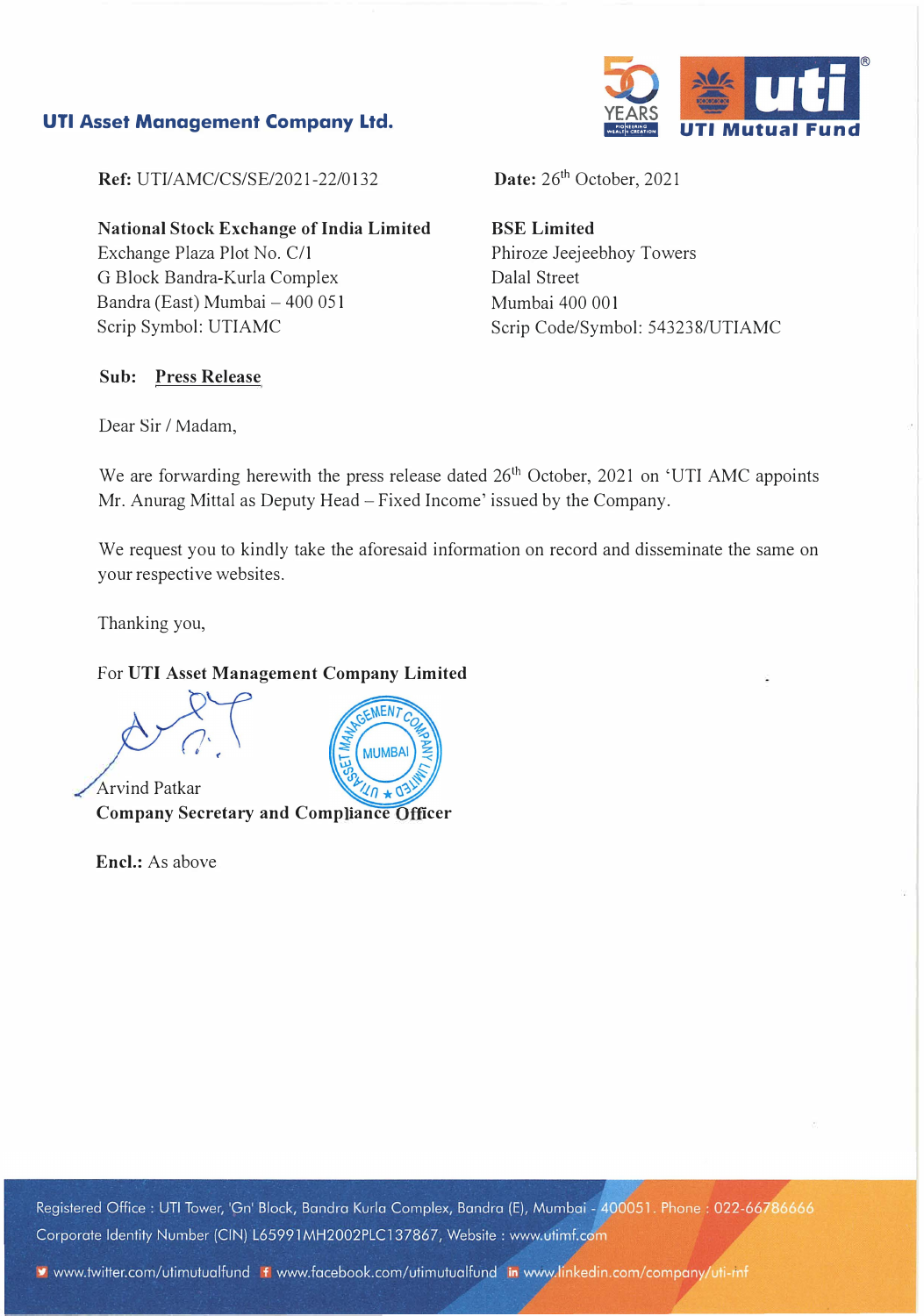

# **UTI AMC appoints Mr. Anurag Mittal as Deputy Head – Fixed Income**

UTI Asset Management Company Limited (UTI AMC) has appointed Mr. Anurag Mittal as Executive Vice President and the Deputy Head – Fixed Income for its mutual fund operations with effect from October 25, 2021.

Regarding the appointment, Mr. Imtaiyazur Rahman, Chief Executive Officer, UTI AMC said "We are very pleased that Mr. Anurag Mittal is joining the UTI family. UTI AMC is a process driven Investment Fund House and we believe in investing in superior talent & capabilities to help our investors achieve their financial goals. Anurag has deep experience in research and managing Fixed Income funds; his appointment adds strength to our Fund Management team & will benefit our investors."

Mr. Mittal joins UTI AMC with over a decade of experience in the Fund Management, Dealing and Research. He previously held the office of Associate Director at IDFC Asset Management Company Private Limited and managed key IDFC debt mutual fund schemes. Prior to this, he was associated with HDFC Asset Management Company Limited as Senior Manager – Investments and Axis Asset Management Company Limited as Fund Manager – Investments, responsible for Fund Management, Dealing and Research.

Mr. Mittal is a Chartered Accountant affiliated with Institute of Chartered Accountant of India and holds a Master Degree in Accounting & Finance with specialization in Finance from London School of Economics.

# **About UTI Mutual Fund**

UTI Mutual Fund is a SEBI Registered Mutual Fund

Mumbai

October 26, 2021

Corporate Office: UTI Tower, 'Gn' Block, Bandra-Kurla Complex, Bandra (East), Mumbai 400 051. Tel: 6678 6666 Website:www.utimf.com

UTI Asset Management Company Limited (Investment Manager for UTI Mutual Fund) E-mail[: invest@uti.co.in](mailto:invest@uti.co.in)